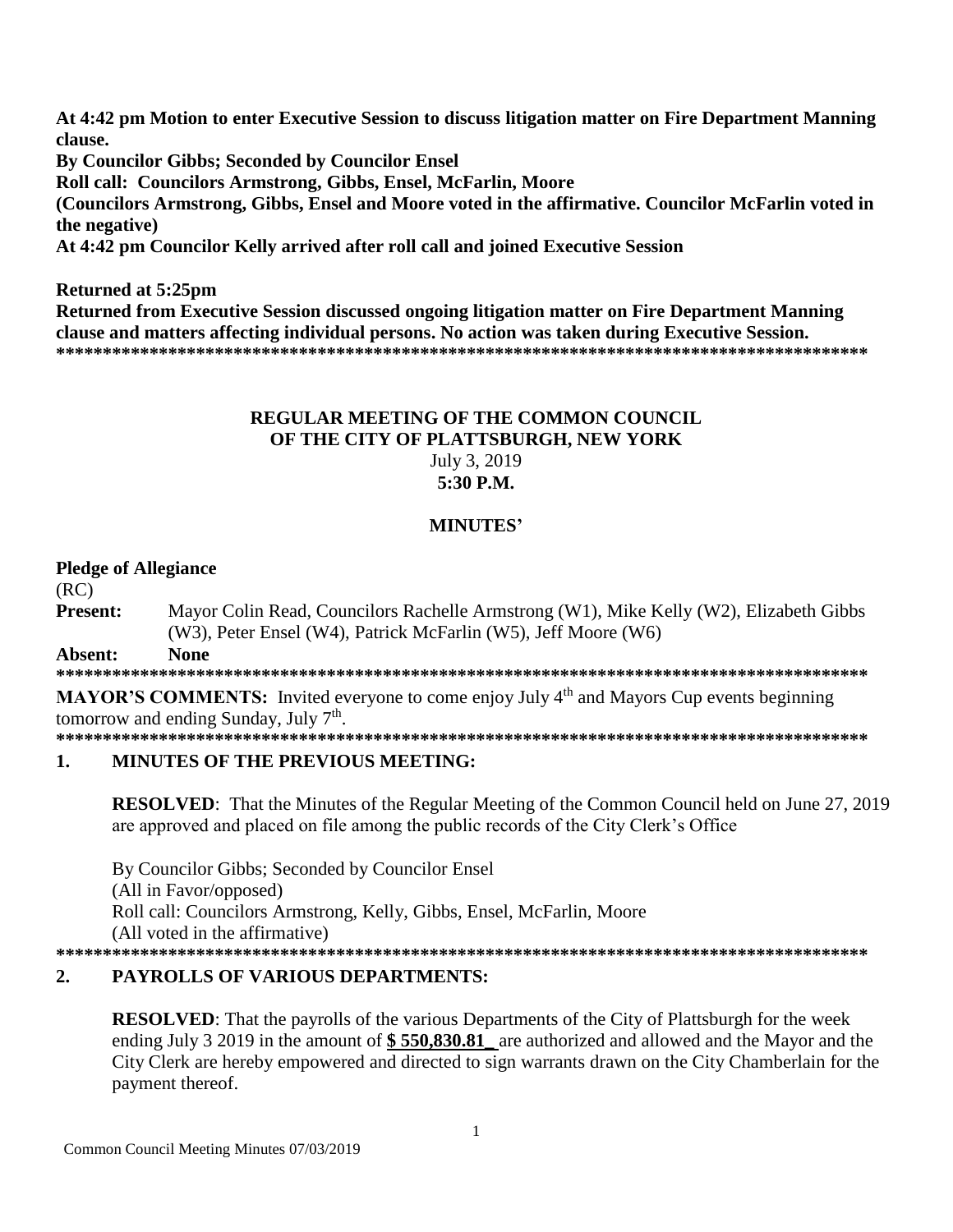By Councilor Gibbs; Seconded by Councilor Kelly (All in Favor/opposed) Roll call: Councilors Armstrong, Kelly, Gibbs, Ensel, McFarlin, Moore (All voted in the affirmative) **\*\*\*\*\*\*\*\*\*\*\*\*\*\*\*\*\*\*\*\*\*\*\*\*\*\*\*\*\*\*\*\*\*\*\*\*\*\*\*\*\*\*\*\*\*\*\*\*\*\*\*\*\*\*\*\*\*\*\*\*\*\*\*\*\*\*\*\*\*\*\*\*\*\*\*\*\*\*\*\*\*\*\*\*\*\*\***

## **3. REPORTS OF CITY OFFICES & COMMITTEE REPORTS:**

- Report from the Building Inspector's office for the week of June  $27 \text{July } 1,2019$
- Minutes from the Public Safety Committee held on June 27, 2019
- Report from the City Clerk's Office of all monies received during the month of June 2019 in the total amount of \$8,297.25

**Mayor Read** thanked Building Inspector Joe McMahon for proactive reports.

# **COUNCILOR/DEPARTMENT CHAIR COMMITTEE REPORTS:**

**Governance, Strategy, and City Operations**- Chair Councilor Armstrong deferred to Councilor McFarlin he indicated met tonight moved items forward to agenda discussed possible Burn Ban in future.

**City Infrastructure** – Chair Councilor Moore looking forward to July 4<sup>th</sup> and Mayors Cup events

**Finance and Budget –** Chair Councilor Kelly started 2020 Budget cycle, spoke about upcoming Budget process.

**Public Safety** – Chair Councilor Gibbs indicated no updates, meetings scheduled with Chief Ritter and Chief Lawliss

**Plattsburgh Public Library** – Chair Councilor Ensel indicated no updates.

**MLD -** MLD Board President Councilor McFarlin indicated no updates.

**RESOLVED**: That the reports as listed are hereby ordered received and any written reports are placed on file among the public records of the City Clerk's Office.

By Councilor Ensel; Seconded by Councilor Gibbs (All in Favor/opposed) Roll call: Councilors Armstrong, Kelly, Gibbs, Ensel, McFarlin, Moore (All voted in the affirmative) **\*\*\*\*\*\*\*\*\*\*\*\*\*\*\*\*\*\*\*\*\*\*\*\*\*\*\*\*\*\*\*\*\*\*\*\*\*\*\*\*\*\*\*\*\*\*\*\*\*\*\*\*\*\*\*\*\*\*\*\*\*\*\*\*\*\*\*\*\*\*\*\*\*\*\*\*\*\*\*\*\*\*\*\*\*\*\***

## **4. CORRESPONDENCE OR RECOMMENDATIONS FROM BOARDS: None**

**\*\*\*\*\*\*\*\*\*\*\*\*\*\*\*\*\*\*\*\*\*\*\*\*\*\*\*\*\*\*\*\*\*\*\*\*\*\*\*\*\*\*\*\*\*\*\*\*\*\*\*\*\*\*\*\*\*\*\*\*\*\*\*\*\*\*\*\*\*\*\*\*\*\*\*\*\*\*\*\*\*\*\*\*\*\*\***

## **5. AUDIT OF CLAIMS:**

**RESOLVED**: That the bills Audited by the Common Council for the week ending July 5, 2019 in the amount of **\$ 499,017.24** are authorized and allowed and the Mayor and City Clerk are hereby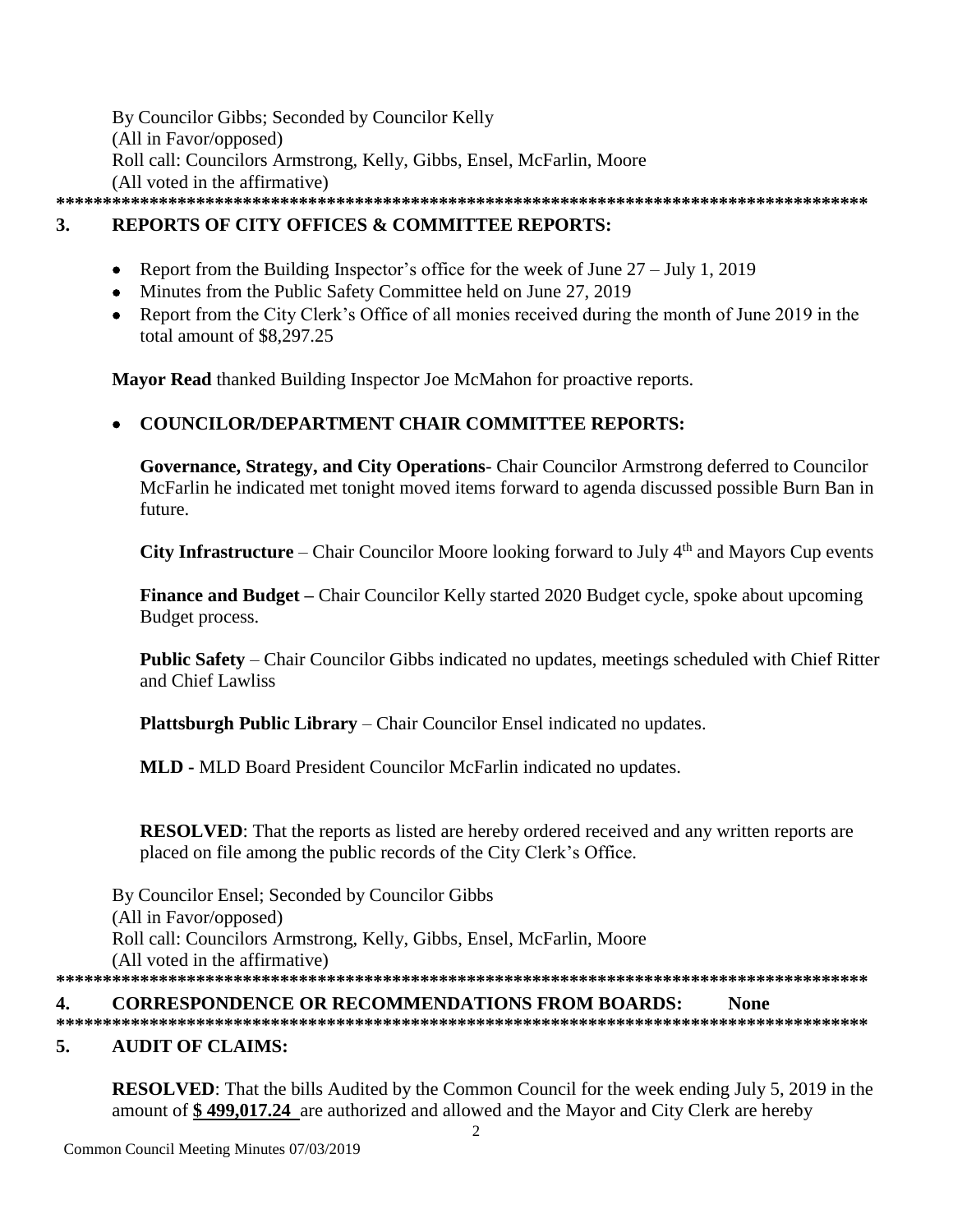authorized and directed to sign warrants drawn on the City Chamberlain for the payment thereof.

By Councilor Armstrong; Seconded by Councilor Moore (All in Favor/opposed) Roll call: Councilors Armstrong, Kelly, Gibbs, Ensel, McFarlin, Moore (All voted in the affirmative) 

### 6. PERSONS ADDRESSING COUNCIL ON AGENDA ITEMS ONLY:

Unidentified Speaker spoke about Item G "Environmental Impact" feels Planning Board should have been made Lead Agency not Council and further spoke about her concerns for Durkee Street project and Prime companies.

### 

#### $7<sub>1</sub>$ **OTHER ITEMS:**

A. RESOLVED: In accordance with the request therefore the Common Council approves that the Mayor be authorized to sign an agreement with OptumHealth Care Solutions, LLC for the City to participate in OptumHealth's Fitness Passport Program.

By Councilor Kelly; Seconded by Councilor Gibbs Discussion: Yes Roll call: Councilors Armstrong, Kelly, Gibbs, Ensel, McFarlin, Moore (Councilors Kelly, Gibbs, Ensel and Moore voted in the affirmative. Councilors Armstrong and McFarlin voted in the negative) **ACTION TAKEN: Adopted** Follow up Action: None

**B.** WHEREAS; The City of Plattsburgh is committed to securing funding to develop a coordinated, comprehensive plan for Harborside;

WHEREAS; Funds are available to support a Master Plan through the 2019 New York State Consolidated Funding Application through the New York State Department of State's (DOS) Local Waterfront Revitalization Funds to support such activities;

WHEREAS; The City of Plattsburgh is aware of the match required by DOS and agrees to provide the funding and the oversight to execute the grant according to the timeline outlined in the application;

RESOLVED; City of Plattsburgh Mayor Colin Read is hereby authorized and directed to accept funds from, and enter into, and execute a project agreement with the State for such financial assistance for the City of Plattsburgh.

By Councilor Kelly; Seconded by Councilor Ensel Discussion: Yes Roll call: Councilors Armstrong, Kelly, Gibbs, Ensel, McFarlin, Moore (Councilors Armstrong, Kelly, Ensel and Moore voted in the affirmative. Councilors Gibbs and McFarlin voted in the negative)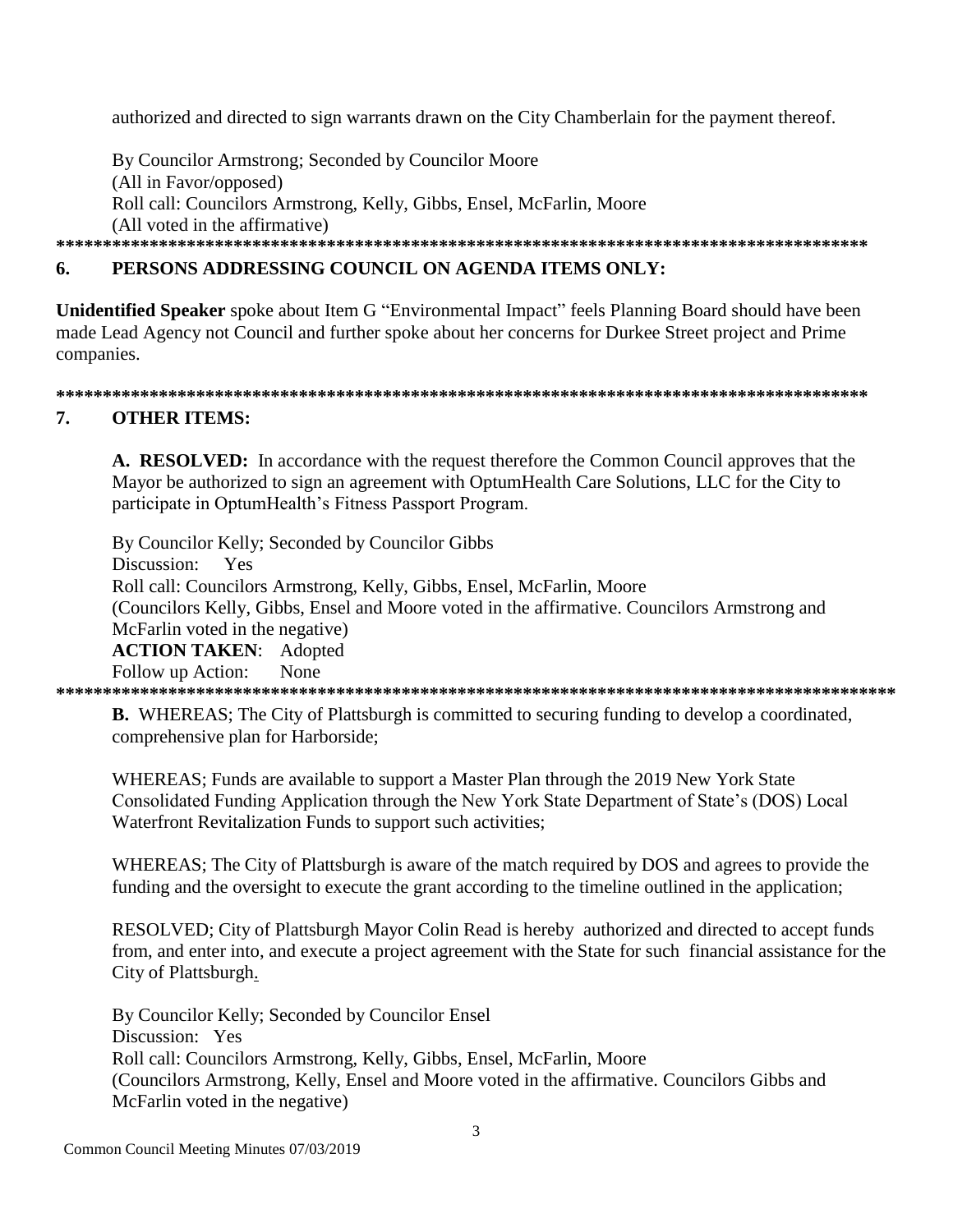## **ACTION TAKEN**: Adopted

Follow up Action: None

**\*\*\*\*\*\*\*\*\*\*\*\*\*\*\*\*\*\*\*\*\*\*\*\*\*\*\*\*\*\*\*\*\*\*\*\*\*\*\*\*\*\*\*\*\*\*\*\*\*\*\*\*\*\*\*\*\*\*\*\*\*\*\*\*\*\*\*\*\*\*\*\*\*\*\*\*\*\*\*\*\*\*\*\*\*\*\*\*\*\***

**C.** MAYOR NAMES TIMOTHY SURPITSKI AS DESIGNATED ASSESSOR FOR THE CITY OF PLATTSBURGH EFFECTIVE OCTOBER 1, 2019 FOR A SIX YEAR TERM PURSUANT TO REAL PROPERTY TAX LAW 310.

Roll call: Councilors Armstrong, Kelly, Gibbs, Ensel, McFarlin, Moore (All voted in the affirmative) **ACTION TAKEN**: Adopted Follow up Action: None **\*\*\*\*\*\*\*\*\*\*\*\*\*\*\*\*\*\*\*\*\*\*\*\*\*\*\*\*\*\*\*\*\*\*\*\*\*\*\*\*\*\*\*\*\*\*\*\*\*\*\*\*\*\*\*\*\*\*\*\*\*\*\*\*\*\*\*\*\*\*\*\*\*\*\*\*\*\*\*\*\*\*\*\*\*\*\*\*\*\***

**D.** THE MAYOR HANDS DOWN THE RE-APPOINTMENT OF JOHN GIRARD TO THE BOARD OF ASSESSMENT REVIEW FOR A TERM COMMENCING ON OCTOBER 1, 2019 AND EXPIRING ON SEPTEMBER 30, 2024.

Roll call: Councilors Armstrong, Kelly, Gibbs, Ensel, McFarlin, Moore (All voted in the affirmative) **ACTION TAKEN**: Adopted Follow up Action: None

**\*\*\*\*\*\*\*\*\*\*\*\*\*\*\*\*\*\*\*\*\*\*\*\*\*\*\*\*\*\*\*\*\*\*\*\*\*\*\*\*\*\*\*\*\*\*\*\*\*\*\*\*\*\*\*\*\*\*\*\*\*\*\*\*\*\*\*\*\*\*\*\*\*\*\*\*\*\*\*\*\*\*\*\*\*\*\*\*\*\***

**E.** MAYOR HANDS DOWN THE PROVISIONAL APPOINTMENT OF MALANA TAMER TO PLANNER AT A BASE SALARY OF \$60,852 RANGE 6, STEP 7 WITH LEVEL 3 MANAGER BENEFITS FOR A MINIMUM OF 40 HOURS PER WEEK IN THE COMMUNITY DEVELOPMENT OFFICE, EFFECTIVE JULY 9, 2019**.**

**Mayor Read** indicated higher salary then predecessor due to work week is based on 40 hours not 35 hours.

Roll call: Councilors Armstrong, Kelly, Gibbs, Ensel, McFarlin, Moore (Councilors Armstrong, Kelly, Moore voted in the affirmative. Councilors Gibbs, Ensel and McFarlin voted in the negative. Mayor Read broke the Tie in the affirmative.) **ACTION TAKEN**: Adopted Follow up Action: None

**\*\*\*\*\*\*\*\*\*\*\*\*\*\*\*\*\*\*\*\*\*\*\*\*\*\*\*\*\*\*\*\*\*\*\*\*\*\*\*\*\*\*\*\*\*\*\*\*\*\*\*\*\*\*\*\*\*\*\*\*\*\*\*\*\*\*\*\*\*\*\*\*\*\*\*\*\*\*\*\*\*\*\*\*\*\*\*\*\*\***

**F**. **RESOLVED:** In accordance with the request therefore the Common Council approves the Mayor is authorized to sign an agreement with Sharp Point to design and construct a movable band pavilion as part of capital project H5110.68, 2019 Monument Stage at a cost not to exceed \$98,579.00.

By Councilor Ensel; Seconded by Councilor Gibbs Discussion: None Roll call: Councilors Armstrong, Kelly, Gibbs, Ensel, McFarlin, Moore (Councilors Kelly, Gibbs, Ensel and Moore voted in the affirmative. Councilors Armstrong and McFarlin voted in the negative) **ACTION TAKEN**: Adopted Follow up Action: None **\*\*\*\*\*\*\*\*\*\*\*\*\*\*\*\*\*\*\*\*\*\*\*\*\*\*\*\*\*\*\*\*\*\*\*\*\*\*\*\*\*\*\*\*\*\*\*\*\*\*\*\*\*\*\*\*\*\*\*\*\*\*\*\*\*\*\*\*\*\*\*\*\*\*\*\*\*\*\*\*\*\*\*\*\*\*\*\*\*\***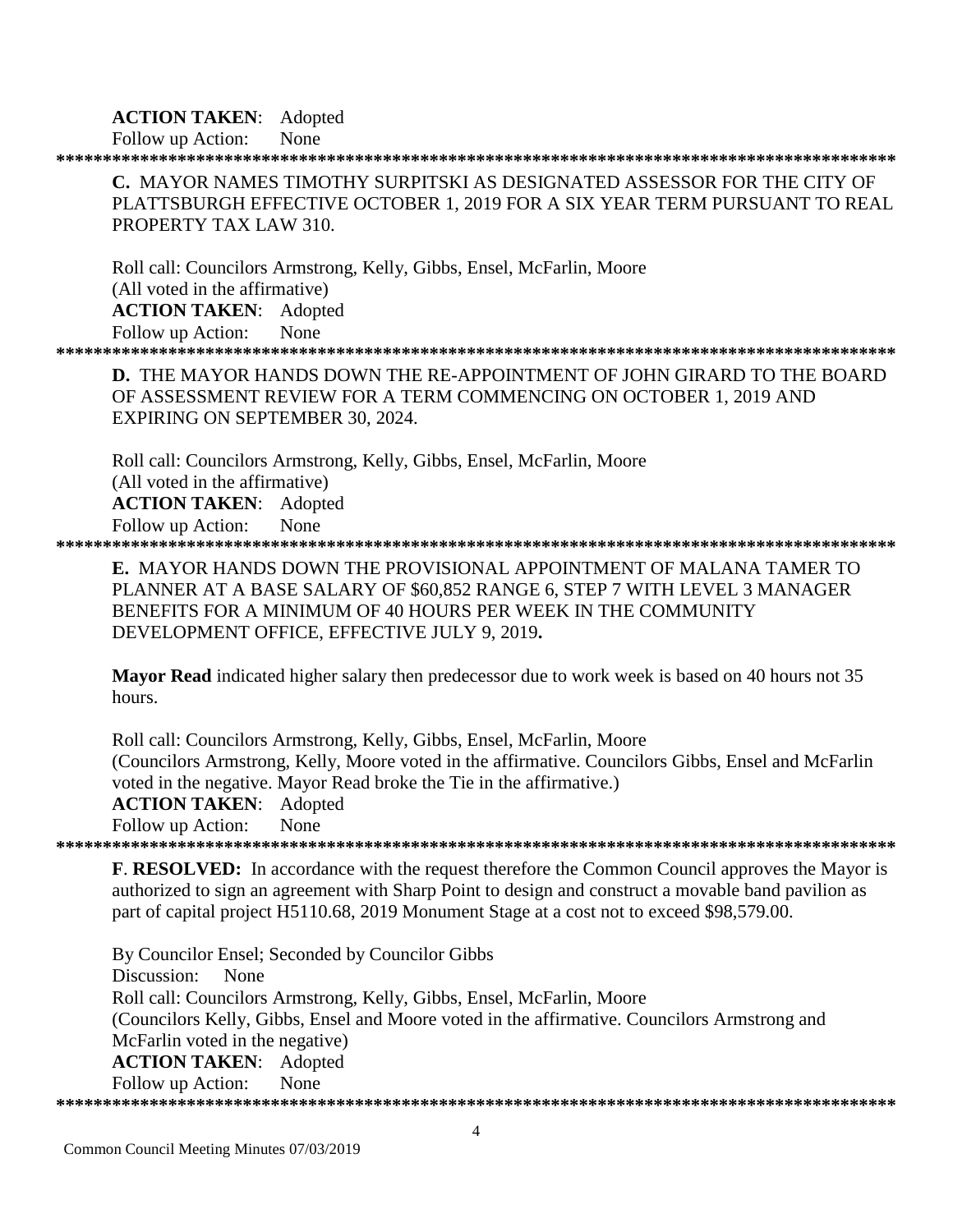**G. RESOLVED:** In accordance with the request therefore the Common Council approves that the Mayor is authorized to sign a consulting agreement with The Chazen Companies to complete a Generic Environmental Impact Statement that will assess the impacts of several projects related to the DRI and a traffic study that will assess the impacts of planned changes to the City's downtown parking configuration.

By Councilor Gibbs; Seconded by Councilor Armstrong Discussion: Yes Roll call: Councilors Armstrong, Kelly, Gibbs, Ensel, McFarlin, Moore (All voted in the affirmative) **ACTION TAKEN: Adopted** Follow up Action: None

#### **TRAVEL REQUEST:** 8. **None**

**RESOLUTIONS FOR INITIAL CONSIDERATION: None** 9.

#### **NEW BUSINESS AND COUNCILOR REPORTS:**  $10.$

Councilor Kelly responded to misconceptions earlier speaker had about Prime Companies.

**Councilor Ensel** mentioned spoke to a local Real Estate Business owner and this type of project is in high demand.

[further discussion ensued]

**Councilor Gibbs** mentioned that based on misinformation and false statements out about the Durkee Street project, she and Councilor Moore are going to go out in to the downtown community on Friday afternoon and engage with business owners.

Mayor Read appreciated them going out in to community.

**Councilor Kelly** mentioned he has a friend who owns a restaurant downtown who didn't realize the Durkee Street project was going to bring more residents downtown and thanked councilors for doing public outreach.

### **CLOSING PUBLIC COMMENTS ON ANY TOPIC:**  $11.$

**Joan Janson** spoke further about Prime Companies project asked Council to be skeptical and look out for City and taxpayers. Also, she is a volunteer on the Livable Community Advisory Committee and her subcommittee requested a meeting with Public Works Superintendent Mike Brodi to ask questions not to have to send questions via Councilor Moore and Mayor Read.

Mayor Read asked Ms. Janson to come to City Infrastructure Committee meeting and ask questions for Public Works then.

[further discussion ensued]